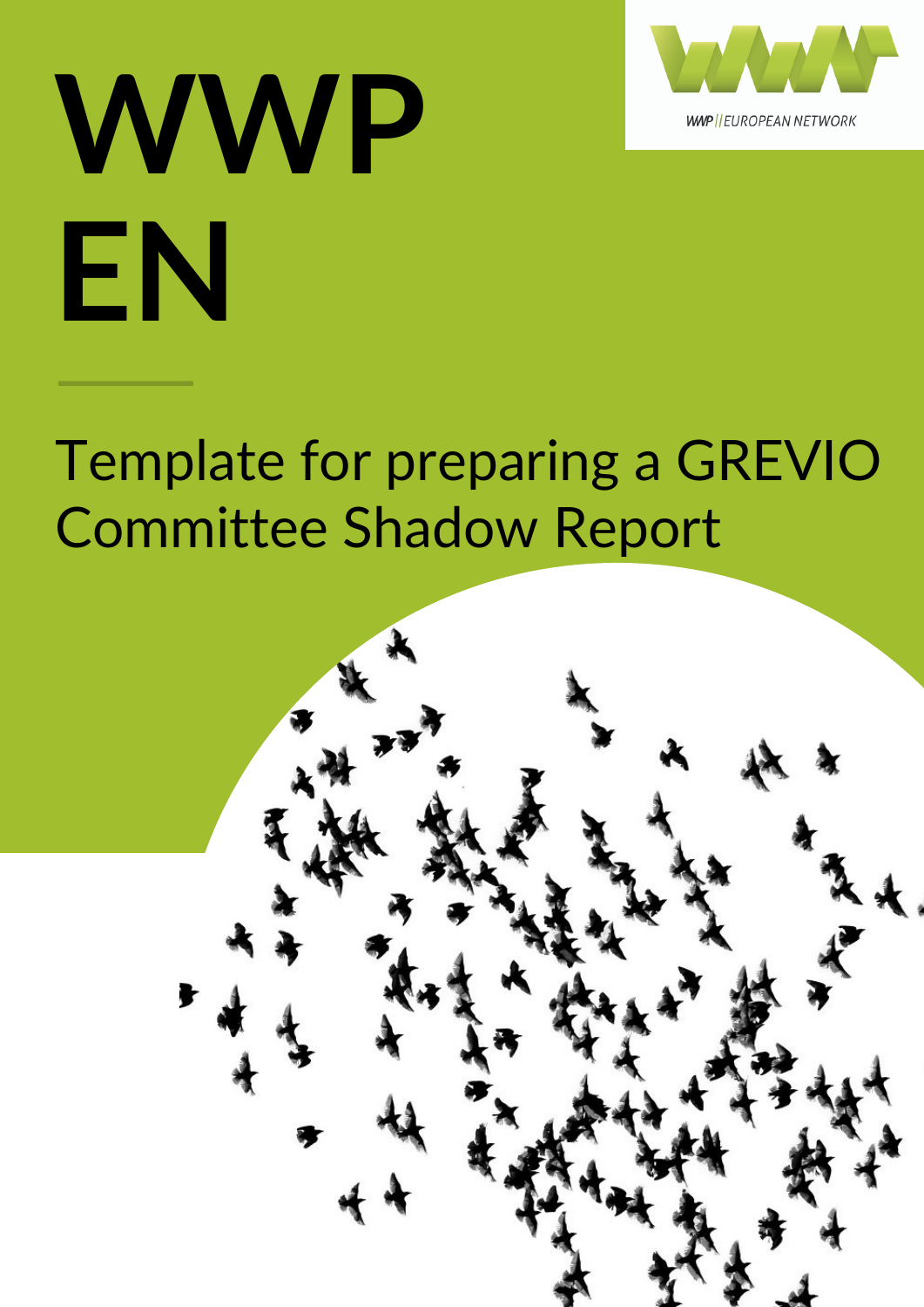

| <b>CONTENT</b><br><u> 1989 - Johann Stein, marwolaethau (b. 1989)</u>                              |
|----------------------------------------------------------------------------------------------------|
|                                                                                                    |
|                                                                                                    |
|                                                                                                    |
|                                                                                                    |
|                                                                                                    |
|                                                                                                    |
|                                                                                                    |
|                                                                                                    |
|                                                                                                    |
|                                                                                                    |
|                                                                                                    |
|                                                                                                    |
|                                                                                                    |
|                                                                                                    |
| Don't I need a lot or resources and time to prepare a shadow report for GREVIO?7                   |
| Why should I take on this extra work? What are the benefits for my organization?7                  |
| I see the benefits of writing a shadow report for GREVIO: How do I do it and how do I structure    |
| Implementation of the Istanbul Convention: Perpetrator program shadow report 11                    |
|                                                                                                    |
|                                                                                                    |
|                                                                                                    |
| Number of existing programs, geographical distribution and number of men attending the programs 11 |
|                                                                                                    |
|                                                                                                    |
| Name of Organization/s presenting                                                                  |
| Address                                                                                            |

Website and information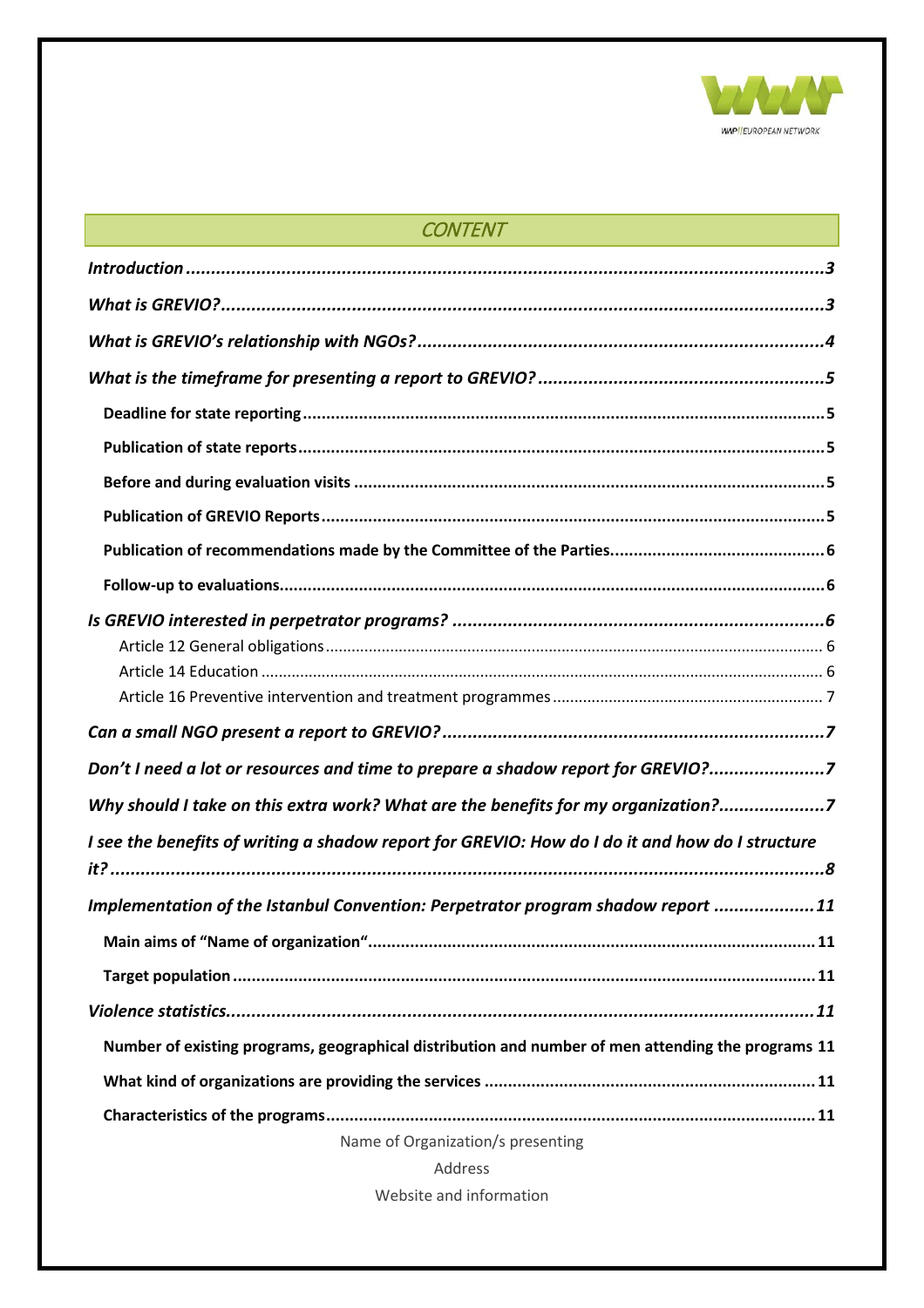

| Review: Main characteristics of male perpetrator treatment programs described12    |
|------------------------------------------------------------------------------------|
| Additional information regarding perpetrator programs of "Name of Organization" 12 |
|                                                                                    |
|                                                                                    |
|                                                                                    |
|                                                                                    |
|                                                                                    |
|                                                                                    |
|                                                                                    |
|                                                                                    |
|                                                                                    |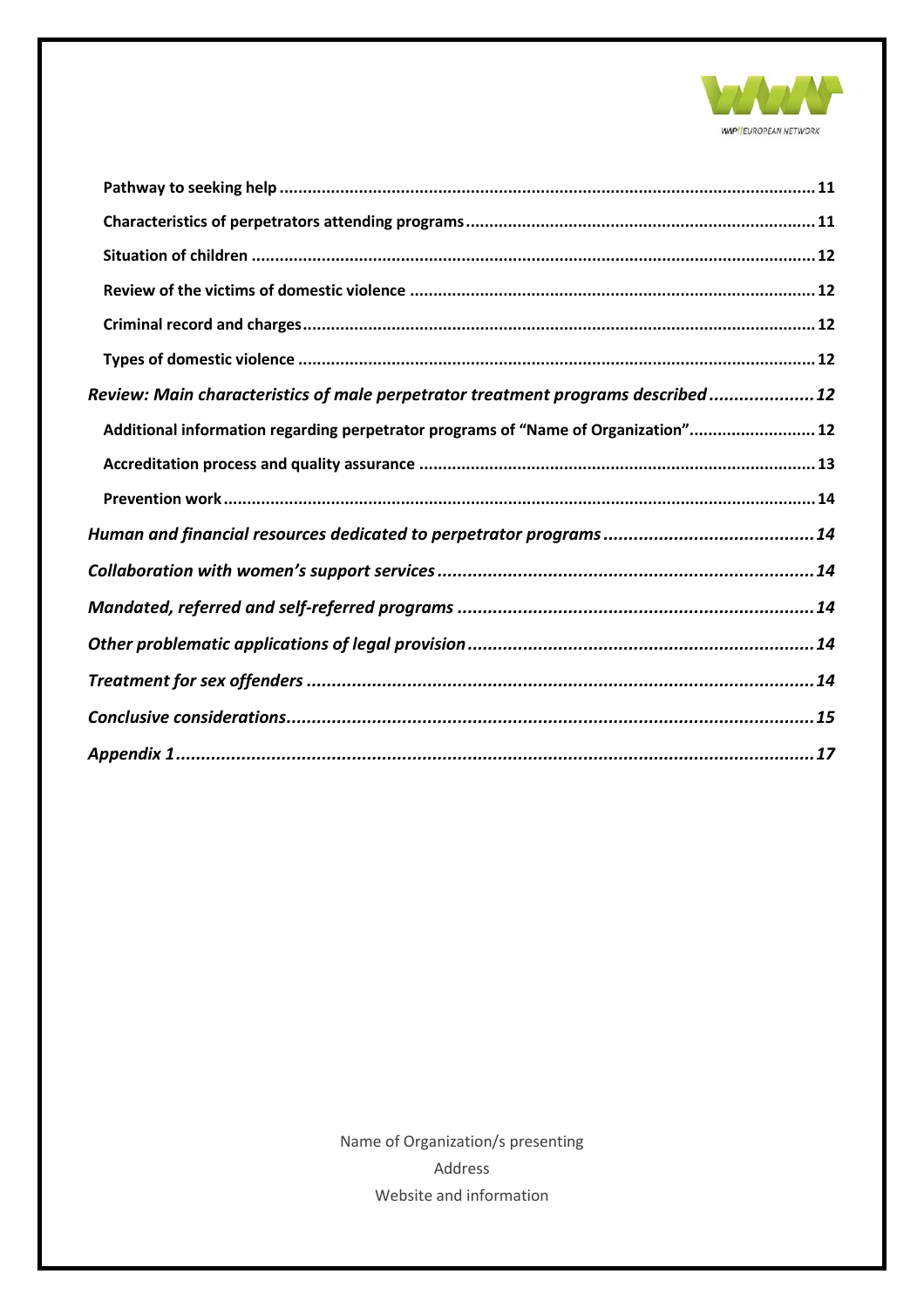

#### *TEMPLATE FOR PREPARING A SHADOW REPORT ON PERPETRATOR PROGRAMS FOR THE GREVIO COMMITTEE (ART. 12, 14 AND 16)*

#### *Introduction*

<span id="page-3-0"></span>*This template was prepared to support perpetrator programs in providing a shadow report to the GREVIO Committee.* 

*The first part of the document briefly explains the function of the GREVIO Committee and how it is related to the implementation of the Istanbul Convention. There is also clear reference to the articles that are most relevant to perpetrator programs.* 

*The second part of this document is the actual template to help shape the draft of the shadow report. It must be personalized and depending on the situation, different countries will have more or less access to supporting data. Our suggestion is to focus on a few important points on functioning and some critical points to highlight around which organizations can build the report. Ideally, the shadow report is developed in collaboration with all the local/regional/national NGOs active in preventing and combating violence against women: If this is not possible, a brief contribution on specific issues can be beneficial both for the GREVIO Committee and for the NGO preparing a more holistic shadow report.* 

*To have some samples of other shadow reports you can consult the page <https://www.coe.int/en/web/istanbul-convention/country-monitoring-work> of the Council of Europe that provides all the national deadlines for countries that have ratified the Istanbul Convention. Please check what point your country is at and when you should/could submit your report.* 

*As WWP EN, we have been monitoring the input on perpetrator programs and have found the shadow reports usually lacking specific information. We encourage our members to become active parts of the monitoring process.*

#### *What is GREVIO?*

<span id="page-3-1"></span>*GREVIO is the independent expert body responsible for monitoring the implementation of the Council of Europe Convention on Preventing and Combating Violence against Women and Domestic Violence (<i>Istanbul [Convention\)](http://rm.coe.int/CoERMPublicCommonSearchServices/DisplayDCTMContent?documentId=090000168046031c) by the Parties.*

*GREVIO will draw up and publish reports evaluating legislative and other measures taken by the Parties to give effects to the provisions of the Convention. In cases where action is required to prevent a serious,*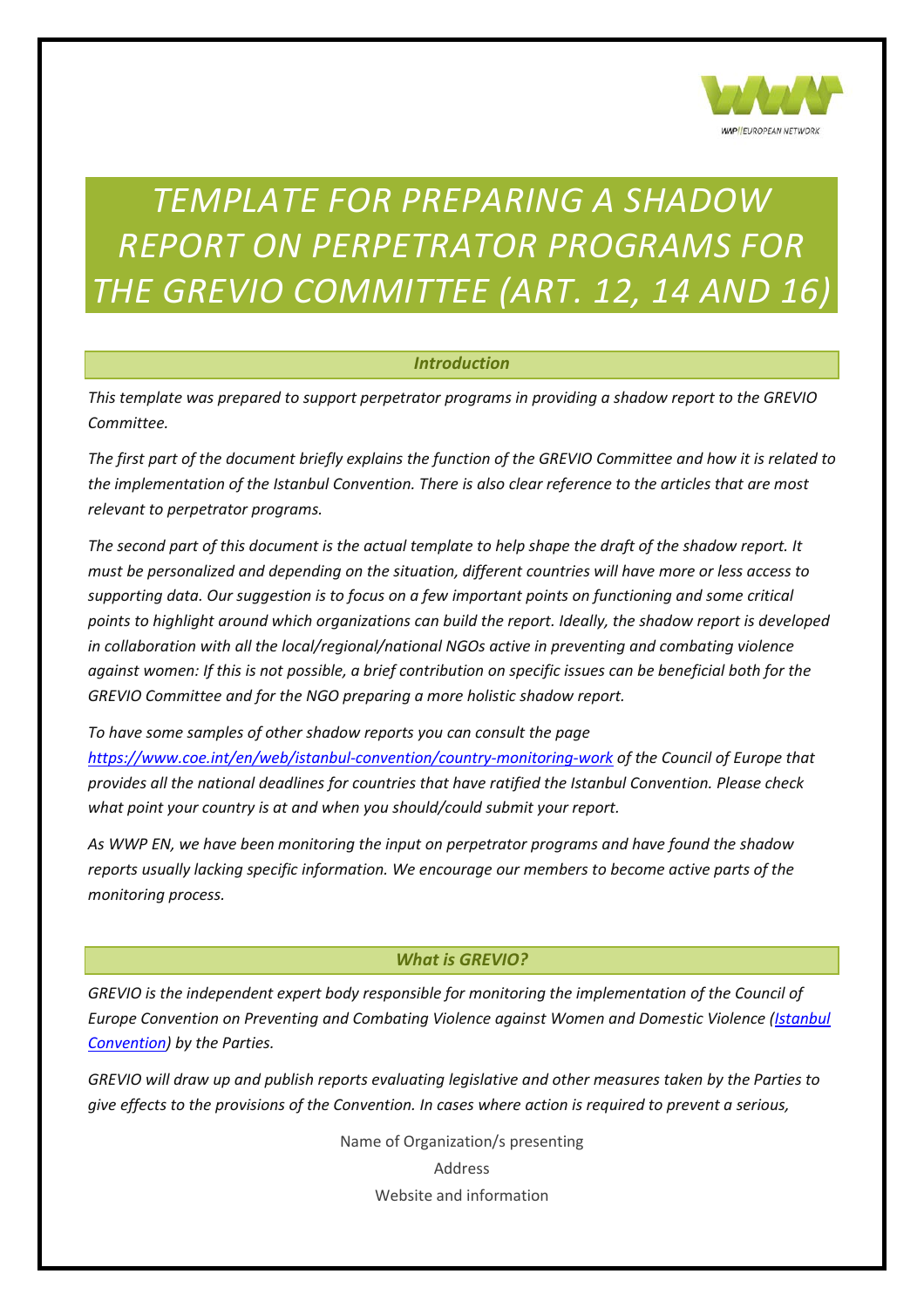

*massive or persistent pattern of any acts of violence covered by the Convention, GREVIO may initiate a special inquiry procedure. GREVIO may also adopt, where appropriate, general recommendations on themes and concepts of the Convention.*

*Article 66 of the Istanbul Convention governs GREVIO membership. It provides that GREVIO shall have between 10 and 15 members, depending on the number of Parties to the Convention, and shall take into account a gender and geographical balance, as well as multidisciplinary expertise in the area of human rights, gender equality, violence against women and domestic violence or in the assistance to and protection of victims. GREVIO members must be nationals of the States Parties to the Convention. Integrity, competence, independence, availability and language skills (English and/or French) are the guiding principles for the nomination and election of GREVIO members. The Convention entrusted the Committee of Ministers of the Council of Europe to define the election procedure of the members of GREVIO.*

<span id="page-4-0"></span>*(For more information see: [https://www.coe.int/en/web/istanbul-convention/grevio\)](https://www.coe.int/en/web/istanbul-convention/grevio)* 

#### *What is GREVIO's relationship with NGOs?*

*GREVIO's aim is that all NGOs active in preventing and combating violence against women be able to contribute to the evaluation procedure. At the same time, it is aware that NGO resources are limited and although they may be willing to provide input at the early stages of the evaluation procedure, they may simply not be in a position to do so.*

*GREVIO strongly encourages NGOs to work through coalitions, networks or platforms, drawing on the experiences gained from NGO participation in other monitoring mechanisms. This remains one of the most viable ways of sharing NGO resources and expertise, of organizing the necessary information flow among NGOs and eventually contributing effectively to GREVIO's work. It may also help GREVIO establish an ongoing dialogue with a multi-faceted NGO community and civil society, including during country visits. Where appropriate, national human rights institutions or leading NGOs in the countries under evaluation may coordinate NGO reporting to GREVIO.*

*GREVIO is particularly keen to receive information from women's and grassroots organizations on the practical implementation of the Convention.*

*NGOs consulted by the authorities or otherwise involved in the drawing-up of a state report can and should also be heard as independent voices.*

*(For more information see: [https://www.coe.int/en/web/istanbul-convention/ngo\)](https://www.coe.int/en/web/istanbul-convention/ngo)*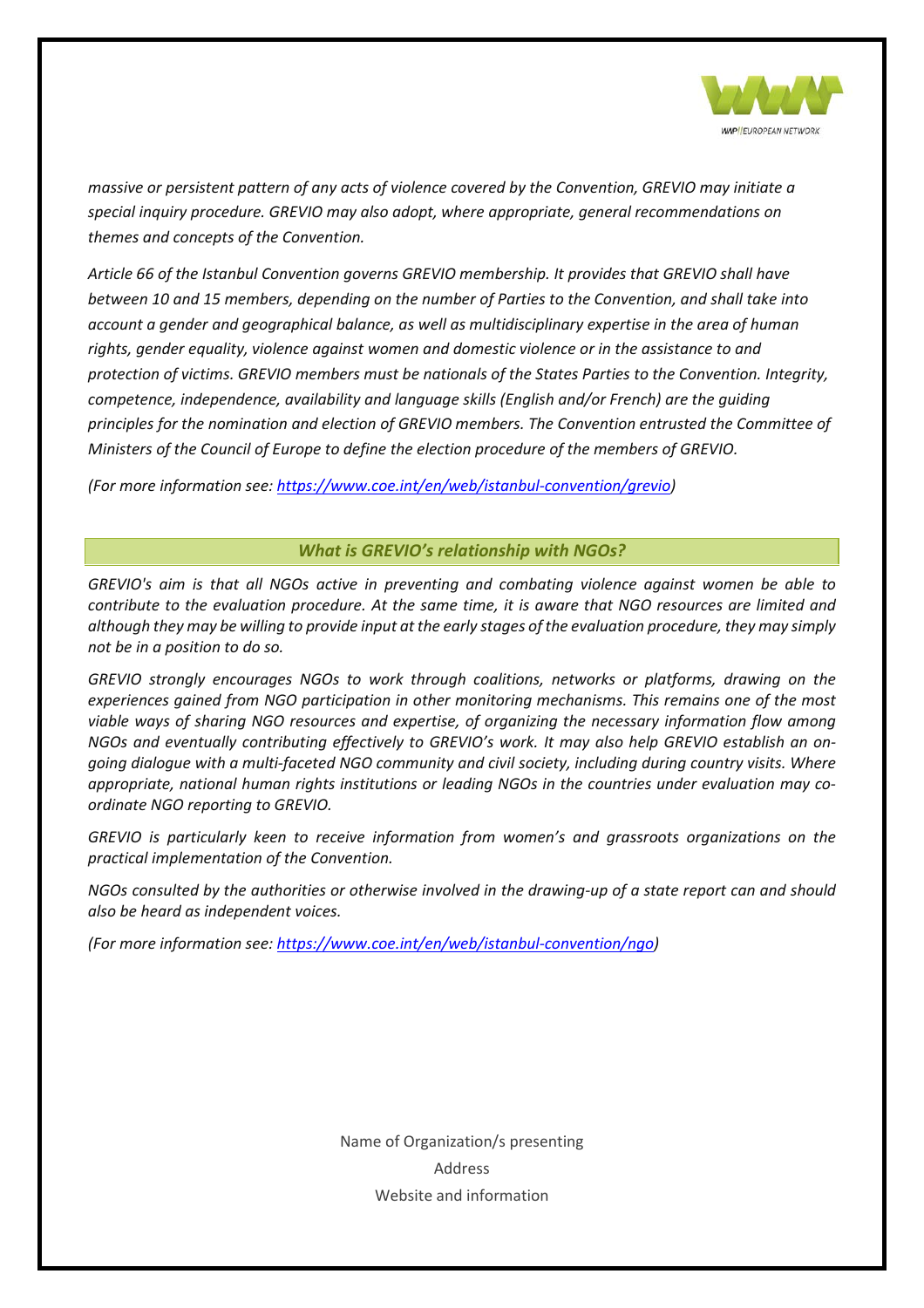

#### *What is the timeframe for presenting a report to GREVIO?*

<span id="page-5-0"></span>*NGOs can provide GREVIO with information at any time, even before GREVIO decides to examine the situation in a particular country and set a deadline for state reporting. The information should be provided in one of the official languages of the Council of Europe (English or French).*

*That said, NGO input is particularly useful at the following stages of the evaluation procedure (see GREVIO's provisional evaluation timetable for the dates of each stage).*

#### <span id="page-5-1"></span>*Deadline for state reporting*

*It would be particularly helpful to GREVIO if NGOs drew up joint reports and shared them with GREVIO by the deadline set for state reporting (see GREVIO's provisional evaluation timetable for dates). The Secretariat may make contact with NGOs and invite them to do so.*

#### <span id="page-5-2"></span>*Publication of state reports*

*NGOs are also encouraged to support GREVIO in its subsequent evaluation by sharing information, comments and data in reaction to state reports as soon as possible after their publication and before GREVIO carries out its examination of these state reports (see GREVIO's provisional evaluation timetable for dates)*

#### <span id="page-5-3"></span>*Before and during evaluation visits*

*NGOs may meet members of GREVIO's delegations and support them during their country visits, for instance, by*

- *participating in NGO in camera meetings/roundtables organized by GREVIO's delegations;*
- *providing GREVIO's delegations with relevant written information, data and other evidence which may be of use during their country visits or for the drawing-up of GREVIO's Reports and conclusions;*
- *facilitating the organization of in situ visits to places of relevance to GREVIO (such as NGO-run shelters for women victims of violence);*
- *assisting in the organization of meetings with independent professionals; and*
- *facilitating meetings with victims or groups of victims.*

#### <span id="page-5-4"></span>*Publication of GREVIO Reports*

*NGOs can also play an important role in promoting GREVIO Reports and the implementation of the suggestions and proposals made by GREVIO (see GREVIO's provisional evaluation timetable for dates).*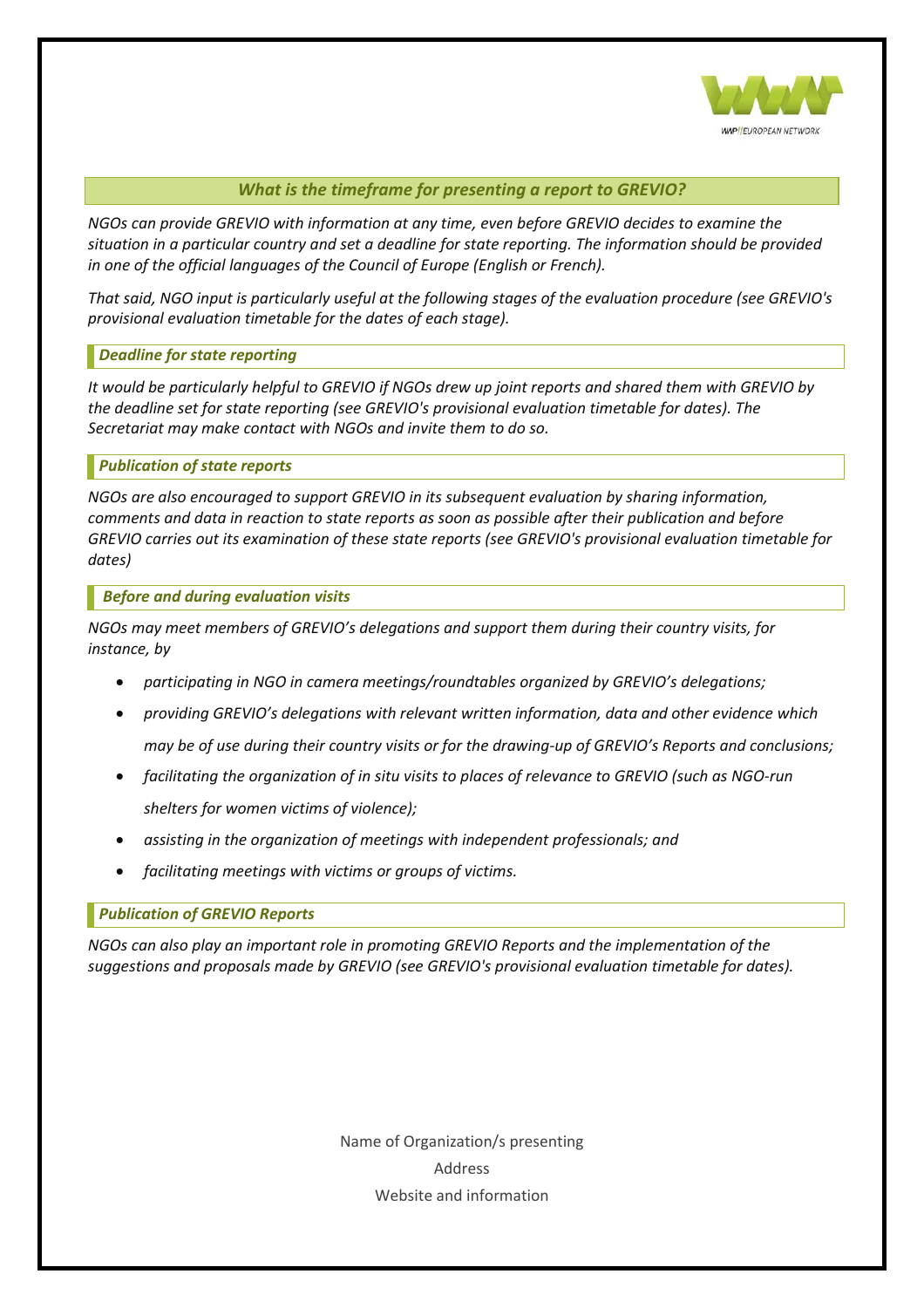

<span id="page-6-0"></span>*Publication of recommendations made by the Committee of the Parties.*

*Here again, NGOs can play an important role in promoting recommendations made by the Committee of the Parties.*

#### <span id="page-6-1"></span>*Follow-up to evaluations*

*NGOs are encouraged to provide information on follow-up action or lack of action by the authorities to address GREVIO's concerns and to implement any recommendations made by the Committee of the Parties.*

<span id="page-6-2"></span>*(For more information see: [https://www.coe.int/en/web/istanbul-convention/ngo\)](https://www.coe.int/en/web/istanbul-convention/ngo)*

#### *Is GREVIO interested in perpetrator programs?*

*Yes, GREVIO is interested in all activities linked to articles pertaining to the Istanbul Convention and is eager to have as much independent input and feed-back from member countries to be able to draw up the most*  useful indications for the recommendation and the improvement of the implementation of the Istanbul *Convention. Perpetrator programs are particularly relevant for information regarding art. 12, art. 14 and art.16.* 

#### <span id="page-6-3"></span>*Article 12 General obligations*

1 Parties shall take the necessary measures **to promote changes in the social and cultural patterns of behaviour of women and men with a view to eradicating prejudices, customs, traditions and all other practices which are based on the idea of the inferiority of women or on stereotyped roles for women and men**.

2 Parties shall take the necessary legislative and other measures to prevent all forms of violence covered by the scope of this Convention by any natural or legal person.

3 Any measures taken pursuant to this chapter shall take into account and address the specific needs of persons made vulnerable by particular circumstances and shall place the human rights of all victims at their centre.

4 **Parties shall take the necessary measures to encourage all members of society, especially men and boys, to contribute actively to preventing all forms of violence covered by the scope of this Convention**.

5 Parties shall ensure that culture, custom, religion, tradition or so-called "honour" shall not be considered as justification for any acts of violence covered by the scope of this Convention.

#### <span id="page-6-4"></span>*Article 14 Education*

1 Parties shall take, where appropriate, the necessary steps to include teaching material on issues such as **equality between women and men, non-stereotyped gender roles, mutual respect, non-violent conflict resolution in interpersonal relationships, gender-based violence against women and the right to personal integrity**, adapted to the evolving capacity of learners, in formal curricula and at all levels of education.

2 Parties shall take the necessary steps to promote the principles referred to in paragraph 1 in informal educational facilities, as well as in sports, cultural and leisure facilities and the media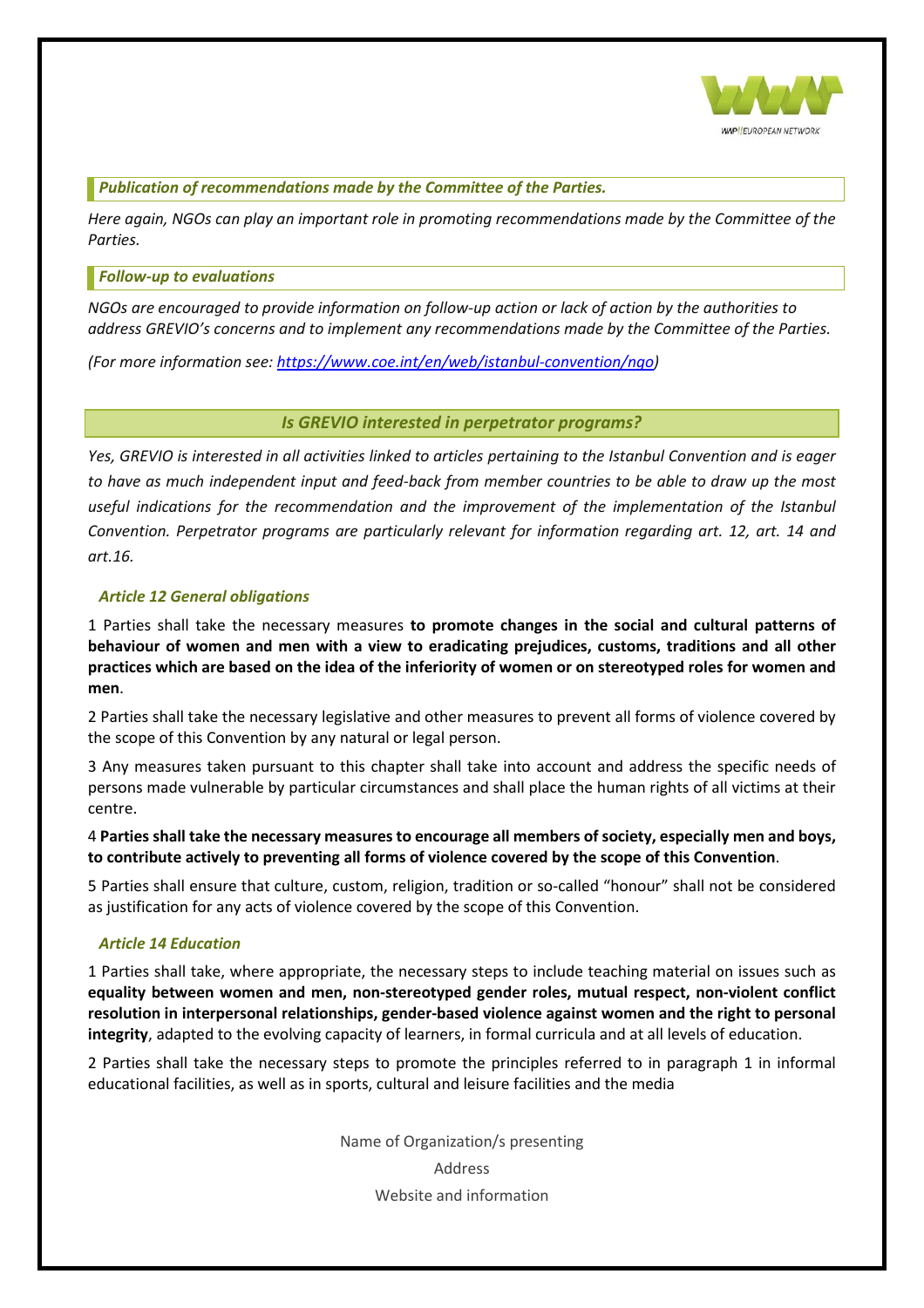

*3* Parties shall take the necessary measures to promote programmes and activities for the empowerment of women.

#### <span id="page-7-0"></span>*Article 16 Preventive intervention and treatment programmes*

1 **Parties shall take the necessary legislative or other measures to set up or support programmes aimed at teaching perpetrators of domestic violence to adopt non-violent behaviour in interpersonal relationships with a view to preventing further violence and changing violent behavioural patterns**.

2 **Parties shall take the necessary legislative or other measures to set up or support treatment programmes aimed at preventing perpetrators, in particular sex offenders, from re-offending**.

3 **In taking the measures referred to in paragraphs 1 and 2, Parties shall ensure that the safety of, support for and the human rights of victims are of primary concern and that, where appropriate, these programmes are set up and implemented in close co-ordination with specialist support services for victims.**

#### *Can a small NGO present a report to GREVIO?*

<span id="page-7-1"></span>*Yes, in many countries perpetrator programs are not very developed and the information that the GREVIO Committee is able to access is very limited. If you are an active, but small NGO doing groundwork on perpetrators and have information, not only of the legal framework, but of the challenges of everyday work, you might be in a very informative position to provide input to GREVIO.*

*If instead you are part of a country that has a developed system for working with perpetrators, you might consider a joint shadow report bringing together the different organizations and using this occasion to give a public display of the "state of the art" in your work. It can also be a way of providing foundation for building a national network or lobbying for necessary change or extra funding.* 

#### *Don't I need a lot or resources and time to prepare a shadow report for GREVIO?*

<span id="page-7-2"></span>*Ideally a shadow report is a joint effort of many NGOs working on violence against women in which each contribute to a small portion. While major organizations may have structured funding for this kind of lobbying effort, most organizations don't have funding for this activity. However, keep in mind that even a short report, if it is pertinent and specific, can make a significant contribution.*

#### *Why should I take on this extra work? What are the benefits for my organization?*

<span id="page-7-3"></span>*First of all, you will be contributing to the correct implementation of the Istanbul Convention in your country and thus supporting the efforts to end violence against women at a global level.* 

*Second, it can be a useful exercise if you are immersed in everyday practice, to raise your head and look at the general picture on what needs to be changed.*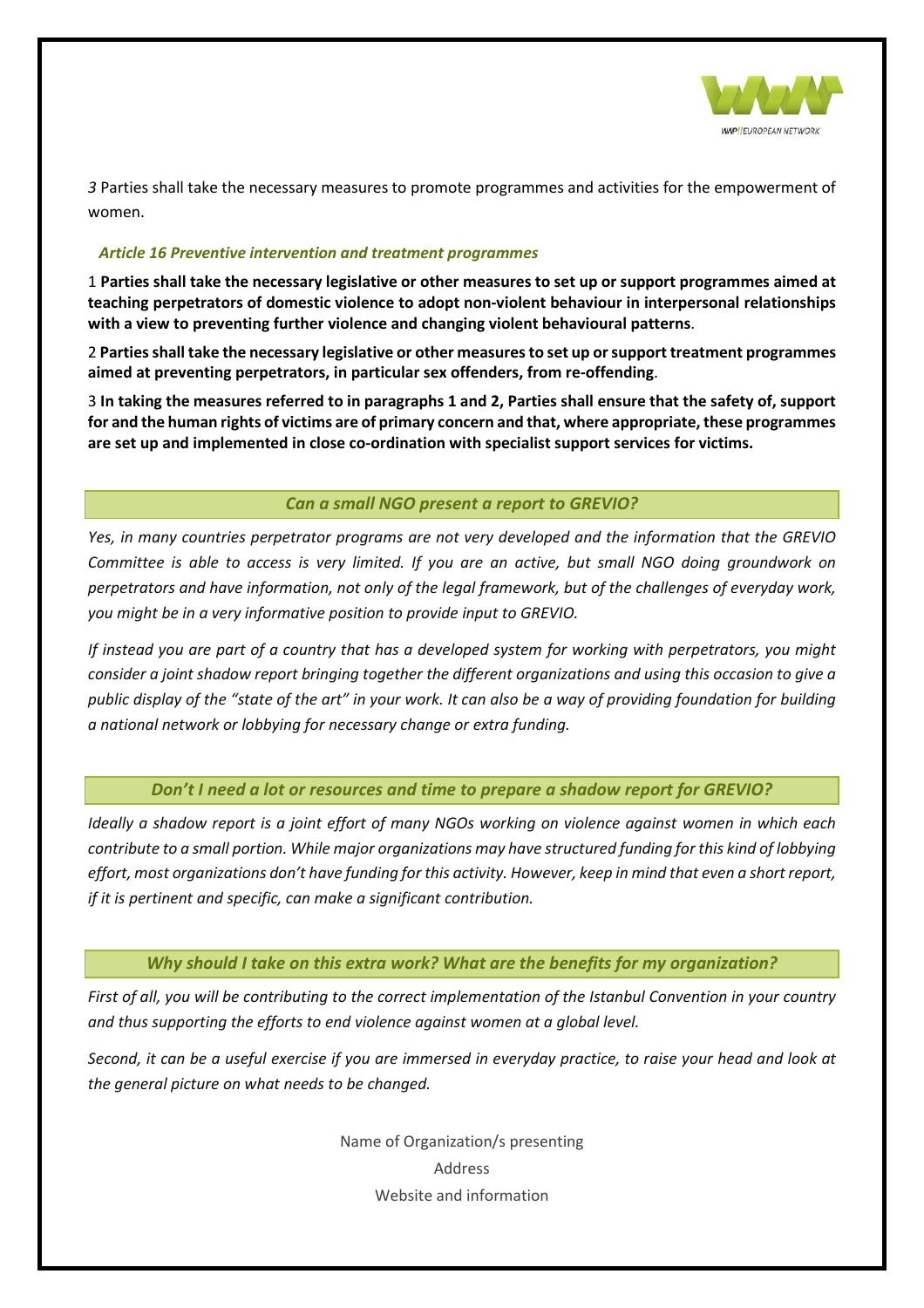

*Third, you become a lobbying actor in your country, you will be probably heard by the GREVIO Committee, your recommendations could become part of the country report, your government and institutions will recognize you and the work with perpetrators as part of the work to support in the implementation of the Istanbul Convention.* 

*Fourth, it can be an occasion to reach out to Women's support Services working on the Shadow report and to compare your ideas of the development of Perpetrator Programs (PP) in your country with their perception and ideas, thus creating or strengthening collaboration.* 

<span id="page-8-0"></span>*I see the benefits of writing a shadow report for GREVIO: How do I do it and how do I structure it?*

*The scope and aim of this template is to provide you with an easy structure that you can personalize with the name of your organization and with the relevant information from your country.* 

*While the [questionnaire](https://rm.coe.int/CoERMPublicCommonSearchServices/DisplayDCTMContent?documentId=09000016805c95b0) adopted by GREVIO may help in structuring NGO reporting to GREVIO, NGOs are not necessarily expected to cover all aspects of the Convention or of the questionnaire.*

*NGOs should prioritize and focus as much as possible on the practical implementation of the Convention. The information provided should be both concise and precise. Reports drawn up by NGOs should contain their views on positive developments and their concerns in their fields of expertise, supported by relevant data and other evidence (detailed data evidence may be appended to reports).*

*In the following template there are certain parts that have been drafted in terms of what "good" perpetrator practice (in accordance to the Istanbul Convention) should look like. If this is not the case in your country you can make a critical analysis of what is working and what not. Don't feel like you have to have ideal perpetrator programs in practice, but focus on what needs changing in the system in order to provide better services. The template is meant to support your effort, but depending on the data you have and the situation in your country, you can eliminate or add different sections and ideas.* 

*Keep in mind that GREVIO is interested in a supported opinion, so as much as possible provide supporting data and relevant references to research and legal sources.*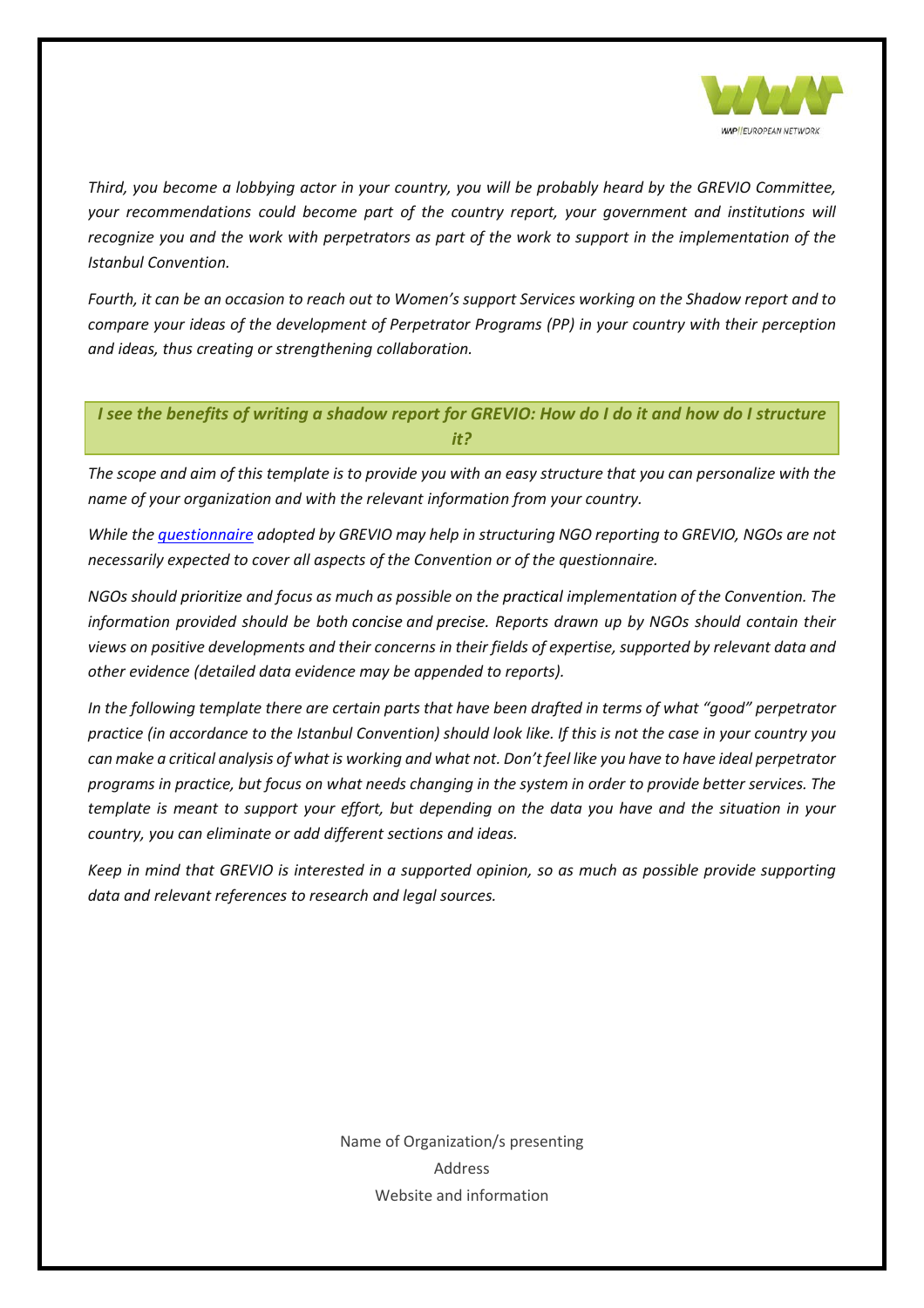

# *Implementation of the Istanbul Convention in "Name of Country" Shadow Report on Perpetrator Programs (art. 12; 14; 16)* **Month Year (e.g. December 2019)**

Address Website and information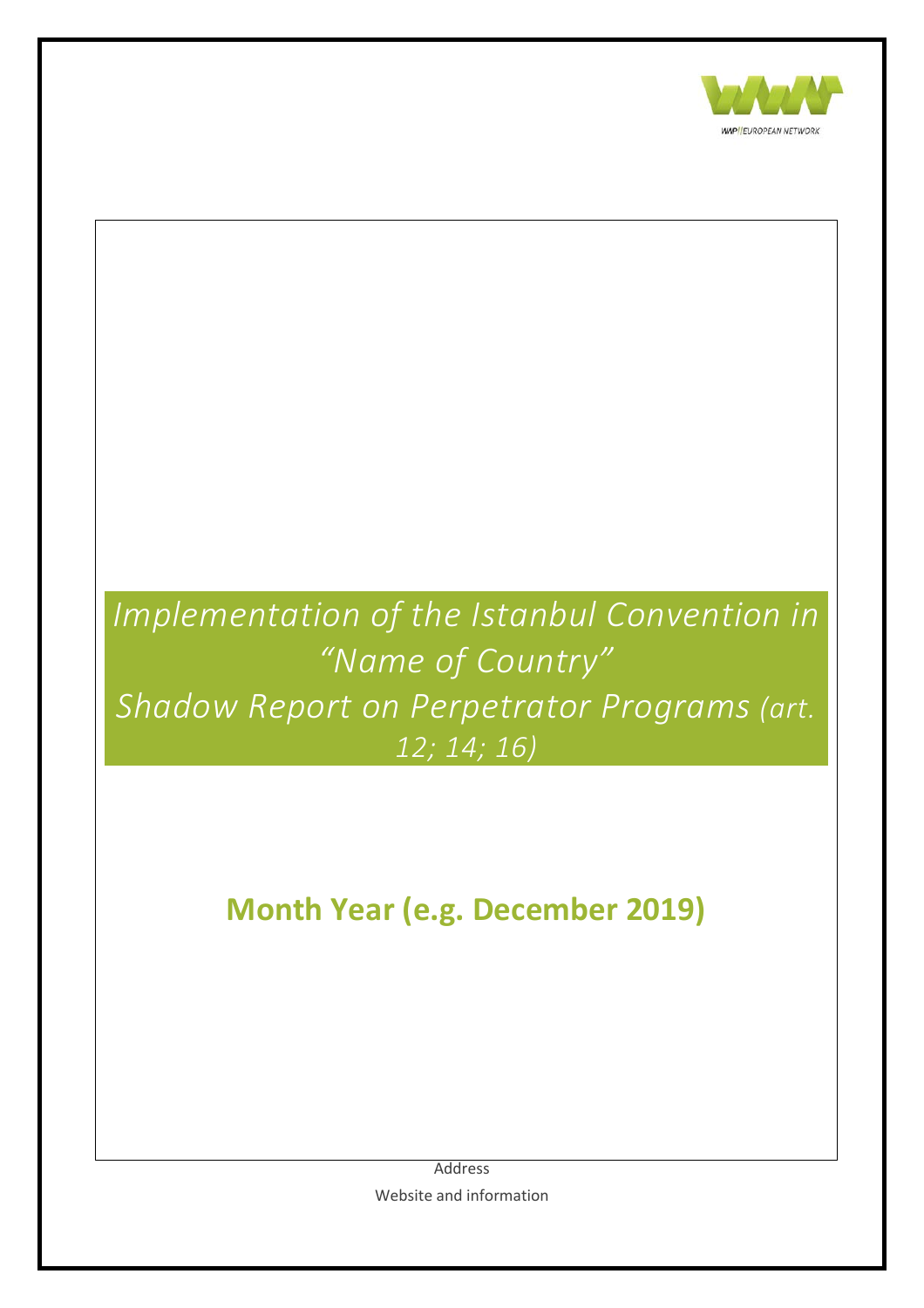

#### *Editing and coordination:*

*Name, role, "Name of organization"*

#### *Contributors:*

*Name, role, Name of organization"*

*Name, role, Name of organization"*

*Name, role, Name of organization"*

*Data collected by Name, role, Name of organization"*

*Tables taken from references*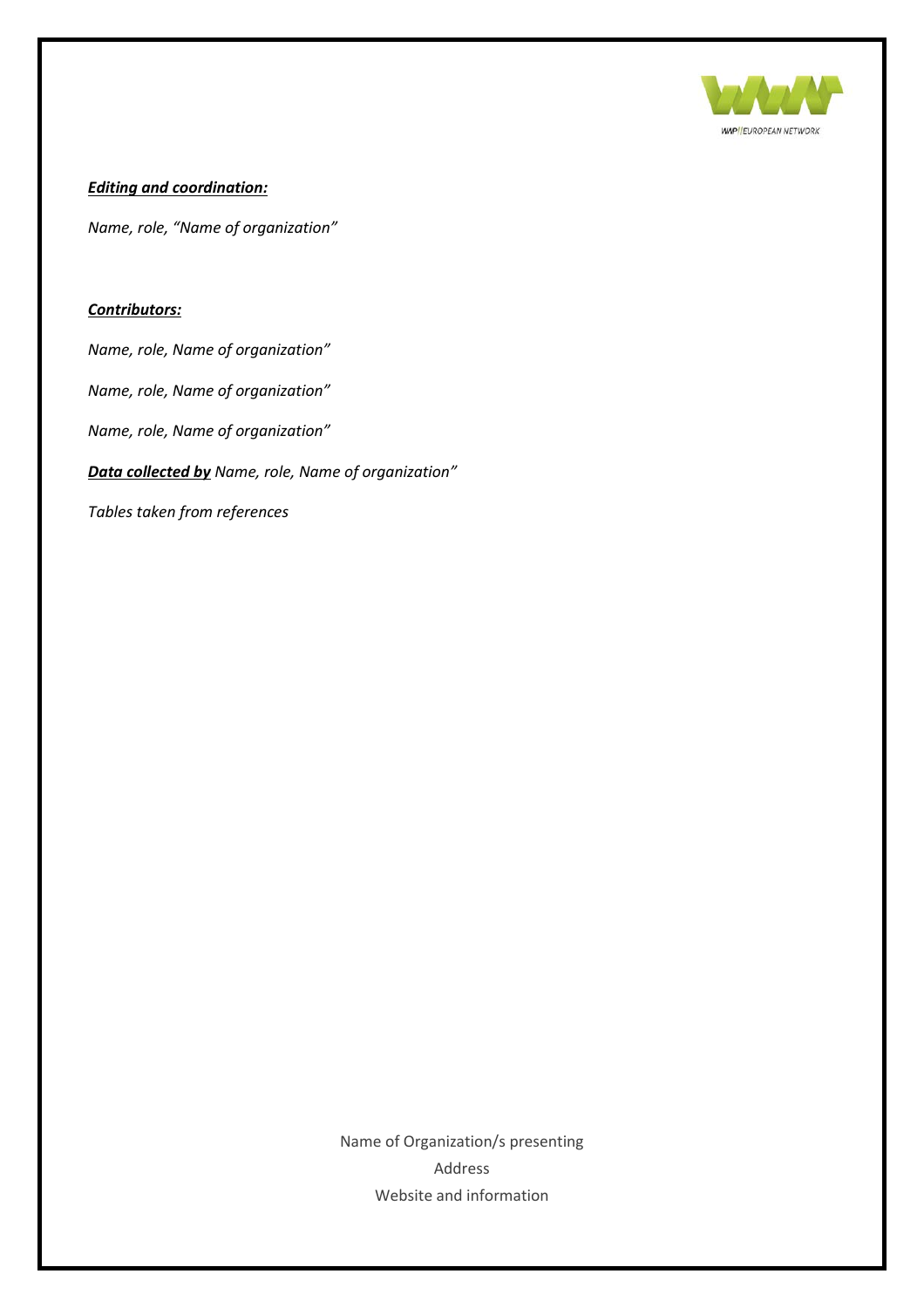

*Implementation of the Istanbul Convention: Perpetrator program shadow report*

<span id="page-11-0"></span>*Information of the organization(s) presenting the shadow report and a general overview of the history of perpetrator programs in the country.* 

<span id="page-11-1"></span>*Main aims of "Name of organization"*

*Info on founding date, years of activity (if a network: who is part of it). References to Standards and to being inspired by art. 16 of the Istanbul Convention. Also consider the relevance of art. 12 and art. 10.*

#### <span id="page-11-2"></span>*Target population*

*List direct and indirect beneficiaries of the planned activities. If there is a development plan with target numbers, provide those.* 

#### *Violence statistics*

<span id="page-11-3"></span>*General statistics on violence in "country" and specific statistics of men accessing or sent to treatment.* 

<span id="page-11-4"></span>*Number of existing programs, geographical distribution and number of men attending the programs*

*Describe number of existing programs, geographical distribution and number of men attending the programs*

<span id="page-11-5"></span>*What kind of organizations are providing the services*

*Describe the kind of organizations that are providing the services in your country (not only your specific model and interventions): NGOs, prisons, probation, health care system, private organizations, etc.*

<span id="page-11-6"></span>*Characteristics of the programs* 

*Are programs based on voluntary attendance or mandated, describe the number of perpetrators treated and number of available placements of treatment, are they delivered over sufficient periods of time? Are programs available in sufficient numbers? Are they supported by sufficient human and financial resources? Do they include measures to maximize program retention and completion and is there any follow-up?*

<span id="page-11-7"></span>*Pathway to seeking help*

*How do the men arrive to the programs, are they sent by social services? The judiciary system? The prisons? Self-referred?*

<span id="page-11-8"></span>*Characteristics of perpetrators attending programs* 

*Describe employment status, education, age, alcohol or drug addiction, mental health issues, nationality, etc.*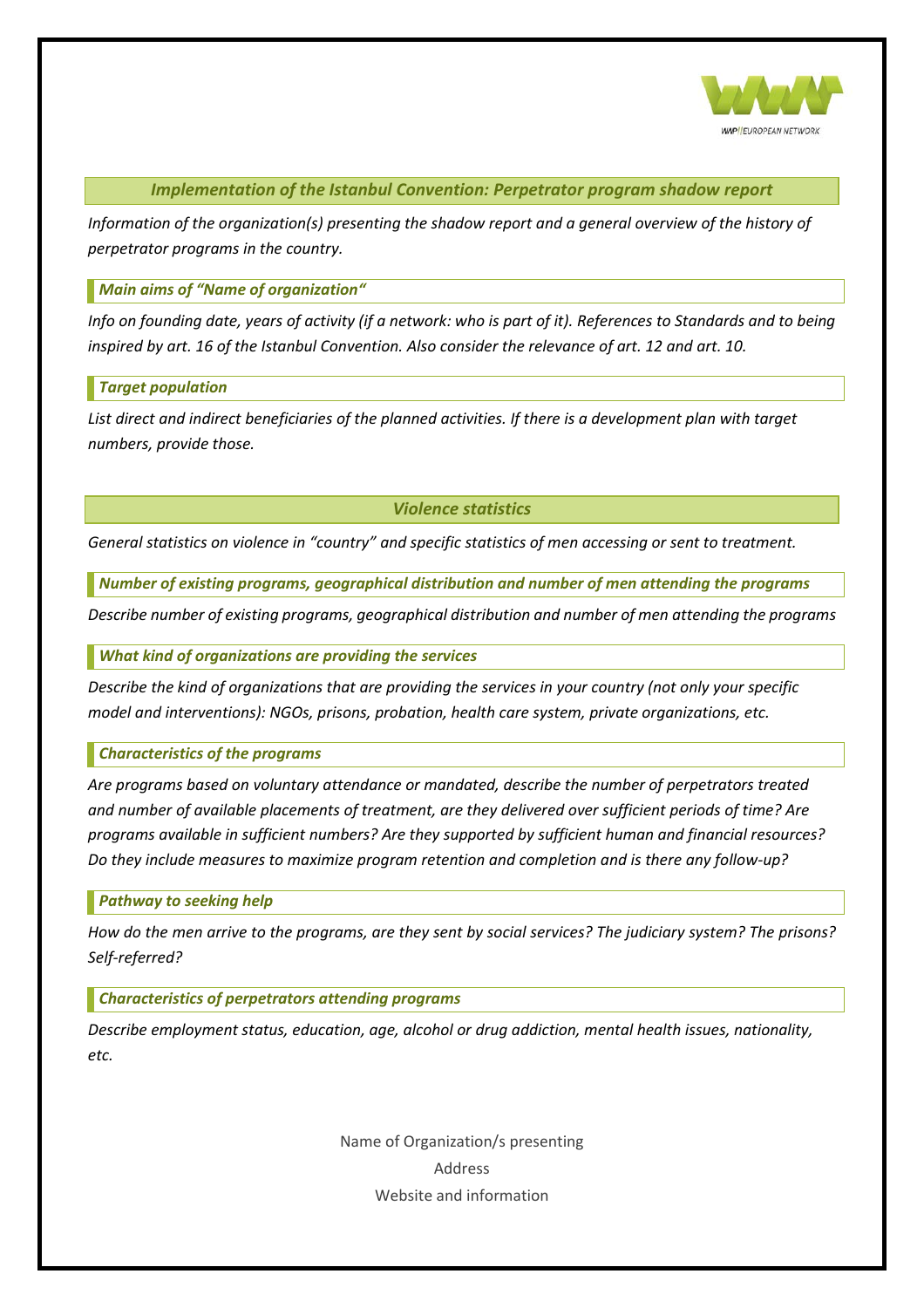

#### <span id="page-12-0"></span>*Situation of children*

*Are there children present in the households of the perpetrators that access the programs? Please describe any specific issues in addressing parenting issues. Do the programs include the perspective of children living in abusive relationships as a priority – both in the direct work with the perpetrators and within the wider intervention with other agencies?*

#### <span id="page-12-1"></span>*Review of the victims of domestic violence*

*Describe what measures are taken in perpetrator programs to assure the protection and support of women's human rights and the absolute priority of victim safety. Is there a close connection in working with women's support services? Do programs integrate or are they directly linked to a women's support services to ensure the safety of the female partners (and their children), and to provide important information regarding the potential change in attitudes and abusive behavior of the perpetrator?*

#### <span id="page-12-2"></span>*Criminal record and charges*

*Describe how many of the men in the programs have charges pressed against them, or have a court order, warnings, probation or have some kind of criminal record. Which authority can refer to a program and what it the interplay between the program and criminal proceedings (e.g. suspended proceedings or suspended sentencing)? At what stage of the proceedings can participation in a program be imposed and are there any effect on the proceedings?*

#### <span id="page-12-3"></span>*Types of domestic violence*

<span id="page-12-4"></span>*Describe the type of violence that the programs address: physical, emotional, psychological, economical, sexual, staking, etc.*

#### *Review: Main characteristics of male perpetrator treatment programs described*

<span id="page-12-5"></span>*Additional information regarding perpetrator programs of "Name of Organization"*

- *1) The program is based on psycho-social treatment. The professionals that usually work in these programs are psychologist, although a multi-disciplinary approach is recommended. For this reason, there are also facilitators from the following professions working in perpetrator programs: counsellors, social workers, psychiatrist, and educators. Most of the programs are NGOs working in collaboration with local institutions and women's support services. For this reason, their physical location varies. There may be rooms provided by the city council, the healthcare service, private locations or shared spaces with other NGOs (for example coops).*
- *2) Employees of "Name of organization", share a clear and comprehensive definition of violence against women based on the Istanbul Convention and are committed to the explicit principle that violence against women and children is unacceptable and that perpetrators should be held accountable for the*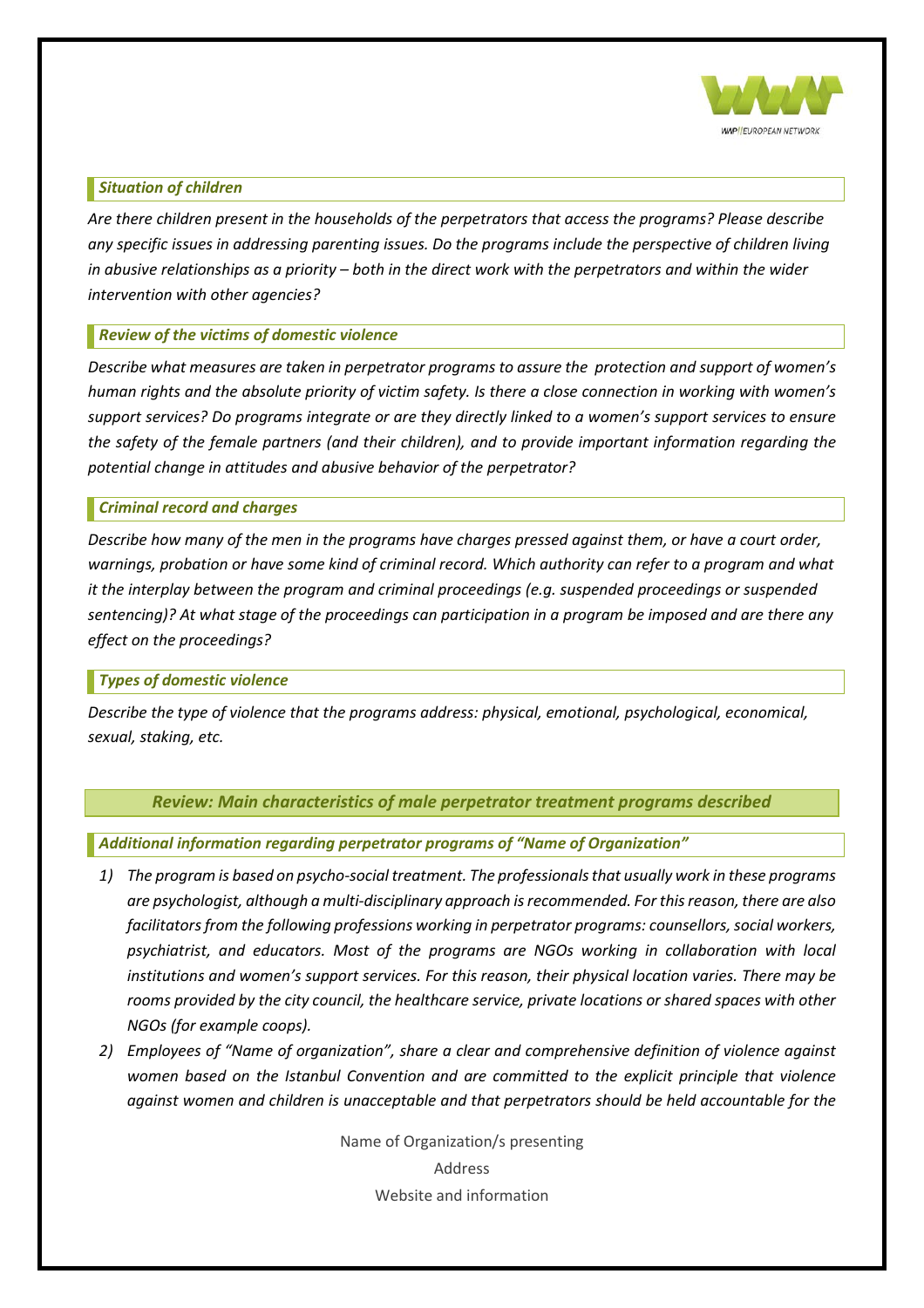

*violence. Definitions of violence include physical, psychological, emotional, economical, sexual and spiritual violence. All forms of violence are addressed in the program, however physical violence and safety are prioritized.*

*3) Perpetrator programs are focused on violent behavior and support men in taking responsibility for their violence and in changing their violent behavior. Violent behavior is seen as the physical acts of violence, but also the psychological and emotional abusive behavior, as well as sexualized violence. Perpetrator programs believe that men's negative attitudes and beliefs towards women are an important aspect of the problem and these issues are addressed in the programs.* 

#### <span id="page-13-0"></span>*Accreditation process and quality assurance*

- *1) Since 2014, "Name organization" has adapted the European guidelines to the national context (and has asked all perpetrator programs that are part of the network to adhere to them). The board has also started a process for an accreditation process/ has not started an accreditation process because "give reason why". In terms of length of the program, "Name organization" standards require between 40 and 60 hours of group work and 24 individual session or integrated sessions with an optimum attendance of at least 1 year.*
- *2) Female partners and their safety, and respect for their human rights are at the forefront of all stages of planning and implementation of the intervention. Point 1 of the standards are on partner safety with specific indications on responsibilities of the program.*
- *3) Risk assessment and management is the second point in the standards and requires that programs:*
	- *a) Use risk assessment tools*
	- *b) Adopt protocols for the management of high-risk cases both in the phases of evaluation and in treatment. Specific management strategies are required of service providers working with these high-risk situations.*
	- *c) Develop integrated strategies with law enforcement and the judicial system to ensure protection for victims in high risk situations.*
	- *d) Develop integrated protocols with women's support service and social services to ensure victim safety.*
	- *e) Develop integrated collaboration with mental health professionals for evaluation protocols (suicide risk, high levels of depression, complex criminological situations, high levels of psychopathy, etc.).*
- *4) The standards clearly provide information on how the perpetrator programs should collaborate and be linked to women's support services. How much this happens varies from program to program (see part on collaboration with women's support services).*
- *5) As potential or direct victims of domestic violence, children's safety is a clear priority that perpetrator programs promote with the men they support and in multi-agency interventions. Although the perspective of children living in an abusive relationship is a clear priority for perpetrator programs, regrettably this is not always the case with larger social agencies involved in case management.*

Name of Organization/s presenting

Address

Website and information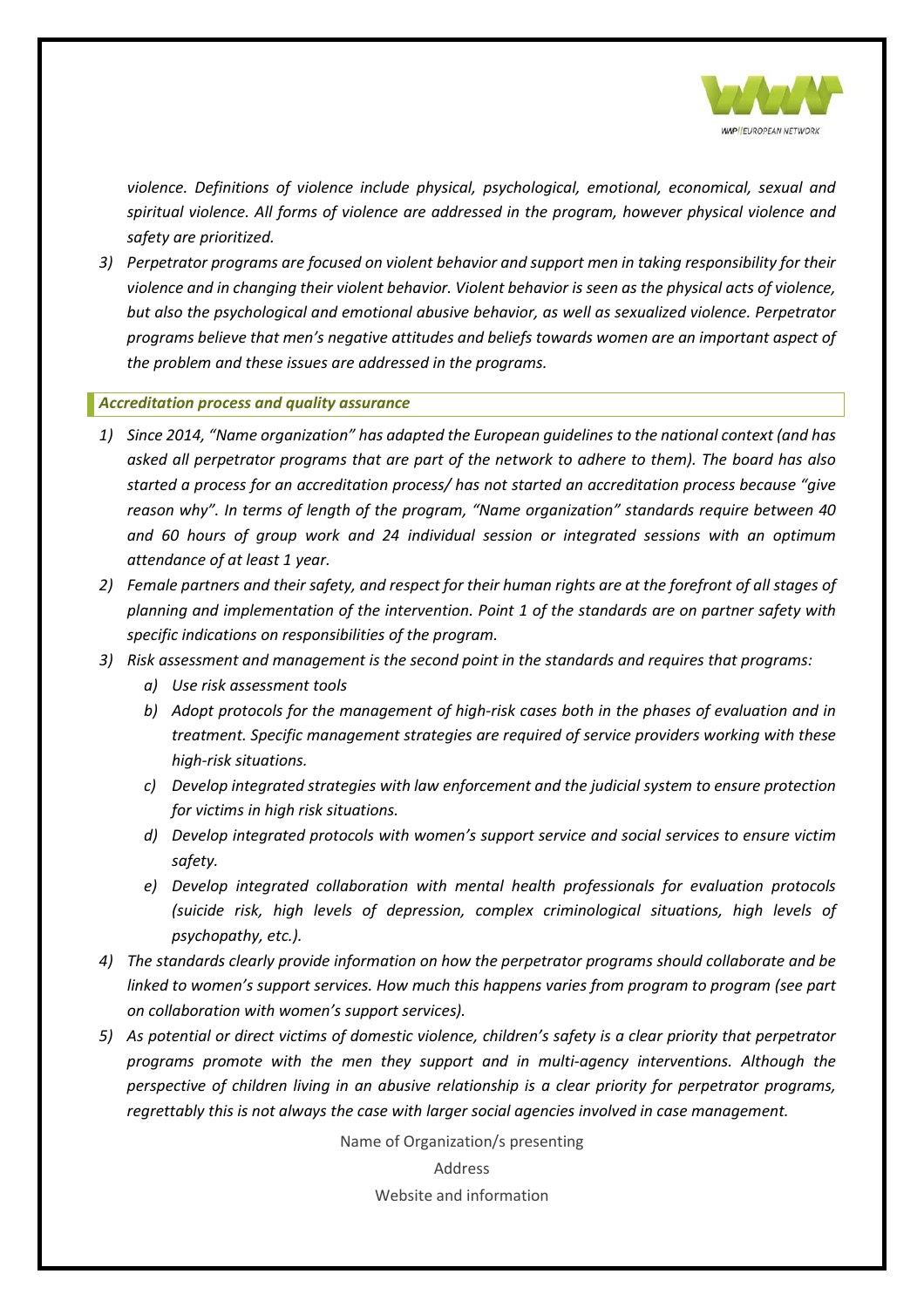

- *6) Perpetrator programs are required to be able to adhere to the "Name of organization" standards to show their active collaboration in a multi-agency context. The aim is that of collaboration, creation of protocols of good practice and offering joint training and referrals.*
- *7) In terms of monitoring, documenting and evaluating process and outcome, currently "Name organization" is collecting a data base of information of perpetrators being supported by the programs (data contained in this paper are from that database). As for the evaluation [...]. Since many of the programs are still in the very beginning phases and lack funding for evaluation, the process of setting up an evaluation system is still in the very initial phases.*

#### <span id="page-14-0"></span>*Prevention work*

*Most organizations also work on prevention in schools and in public initiatives, often in collaboration with local women's support services. Provide details of preventive work, campaigning efforts, etc. here.*

*Human and financial resources dedicated to perpetrator programs*

<span id="page-14-1"></span>*What kind of funding is available in your country? Is it national, local, municipal, from private donors, grants? Are there agreements between NGO's and public institutions?*

#### *Collaboration with women's support services*

<span id="page-14-2"></span>*Do programs integrate or are they directly linked to a women's support service to ensure the safety of the woman partner and their children, and to provide important information regarding the potential change in attitudes and abusive behavior of the perpetrator?*

#### *Mandated, referred and self-referred programs*

<span id="page-14-3"></span>*Explain the different referral paths in your legal system and formal and informal coordinated responses to this.* 

#### *Other problematic applications of legal provision*

<span id="page-14-4"></span>*Personalize as needed, it may be legal provision, or the (lack of) application of certain legal measures or the funding, it will be different for every country*

#### *Treatment for sex offenders*

<span id="page-14-5"></span>Name of Organization/s presenting *There are very limited programs offered for sexual offenders. Mostly these programs are offered within the criminal justice setting with programs being provided by professionals of NGOs working in the prison system. When we discuss sexual offenders, we should differentiate between child sexual abuse and*

Address

Website and information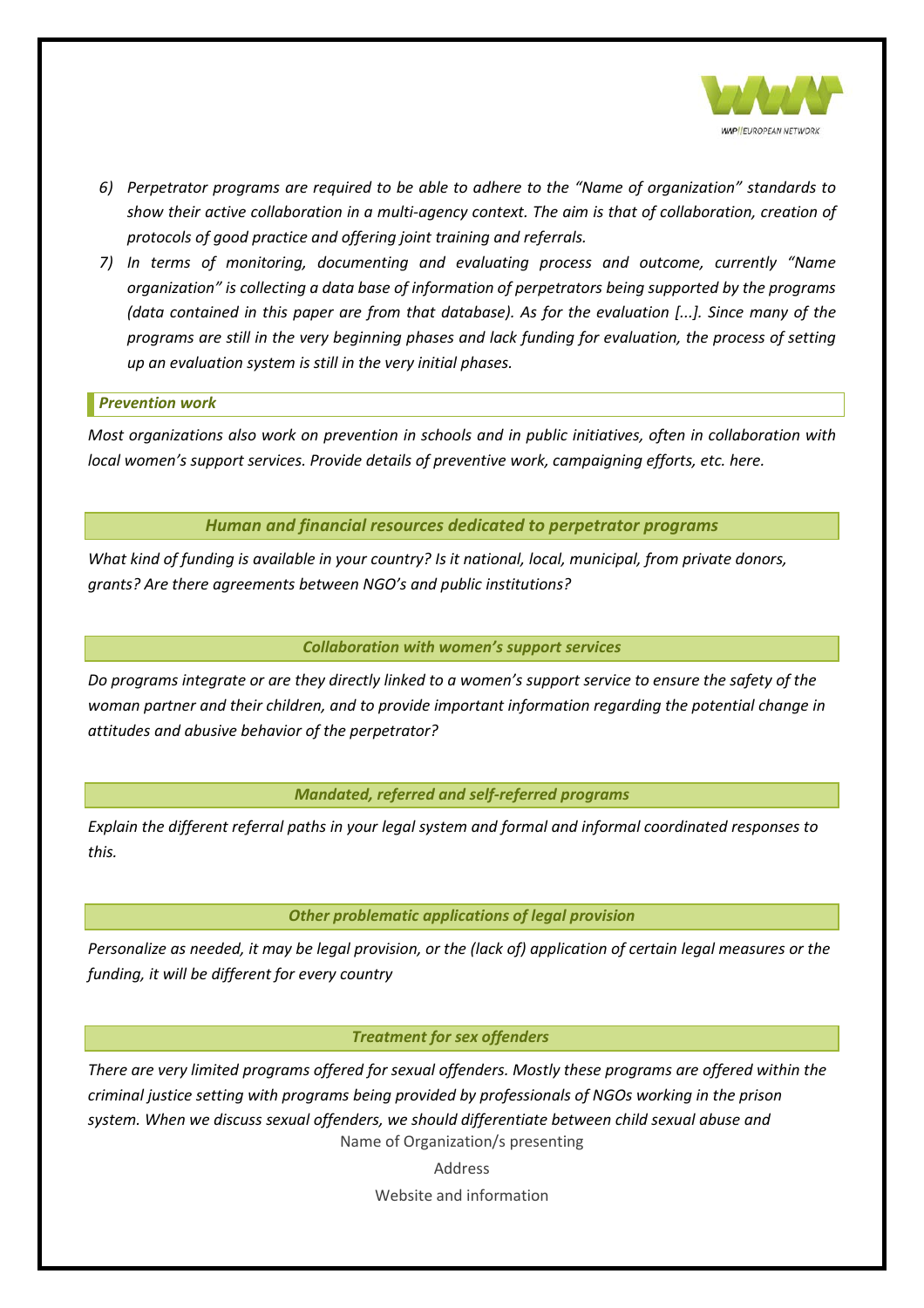

*sexualized violence against women. Most inmates in the jail system are convicted for violence against minors.*

*Regrettably conditions for child sexual offenders in the jail systems are very negative. They are forced in isolation to protect them from other inmates, given that the internal code of the prison puts them at risk of violence from other inmates. This means that most opportunities that are offered by the jail system are not extended to them. In this climate, the issues of denial and minimizations are obviously increased. There are sporadic examples of good practice, but on the whole the situation is totally uncompliant to the Istanbul Convention.* 

*Sexual violence against adult women is rarely prosecuted and there are no specific programs aimed at this group of prisoners. Under this aspect again a lot of work needs to be developed so that acquaintance rape can be recognized and prosecuted.*

*In terms of perpetrators that are not within the jail system, most perpetrator programs also offer at least one session on sexualized violence. On the whole, these interventions should be extended and improved.* 

*One example of best practice in terms of treatment of sexual offenders (both child molesters and sexual violence against women) is "describe example here".*

#### *Conclusive considerations*

<span id="page-15-0"></span>*In the "number of years" years since the ratification of the Istanbul Conventions, much has changed in "Name of country" regarding the development of perpetrator programs.* 

*The number of programs has increased, passing from "number of perpetrator programs before Istanbul Convention" to over "number of perpetrator programs now", the legal framework has changed and there has been a legal recognition of the necessity to develop perpetrator work and some form of system of referral. Training in many regions has started to include also the possibility of recognizing and sending perpetrators to programs, however there remains much to be done and we are only in the initial phases of rules and safeguards in structuring perpetrator programs.* 

*Above all, the "Name of Country" government must work closely with experts who are able to help create standard, ensuring that:*

- *1) Perpetrator programs work with a clear and comprehensive definition of violence against women and that they are committed to the explicit principles that violence against women and children is unacceptable and that perpetrators are accountable for their abusive behavior.*
- *2) Perpetrator programs place women and children and the respect for their safety and their human rights at the forefront of all stages of planning and implementing interventions.*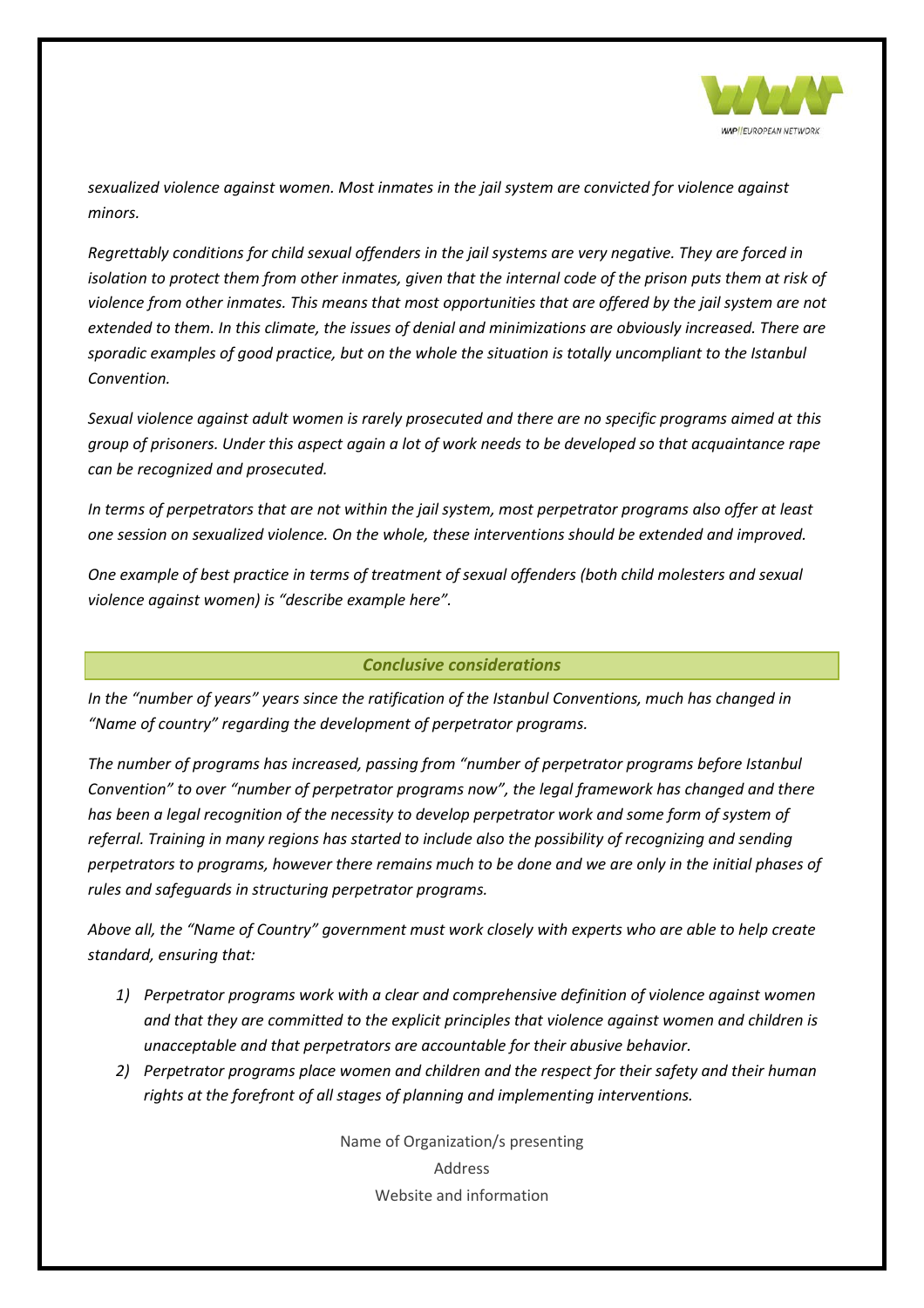

- *3) Perpetrator programs have structured procedures for risk assessment, continuous evaluation and risk management.*
- *4) Perpetrator programs have to cooperate closely with women's support services, law enforcement agencies, the judiciary, probation services and child protection or child welfare offices.*
- *5) Programs for sexual offenders of children and adult women are improved and programs within the jail system are systematically developed and implemented.*
- *6) Prosecution and understanding of male sexual violence on women is improved.*
- *7*) Methods and activity of prosecution of all crimes related to domestic violence is improved.
- *8) All legal measures that increase perpetrator accountability is enforced (e.g. warrants, barring and restricting orders).*
- *9) Perpetrator programs are made compulsory.*
- *10) There is a clear attention towards building and sustaining standards to hold perpetrator programs accountable for their work.*
- *11) Evaluation of programs is supported.*
- *12) Training of all frontline professionals includes information on recognizing perpetrators, motivating them to go to perpetrator programs or ensuring that they are prosecuted if warranted.*
- *13) Funding for responsible perpetrator programs is available.*